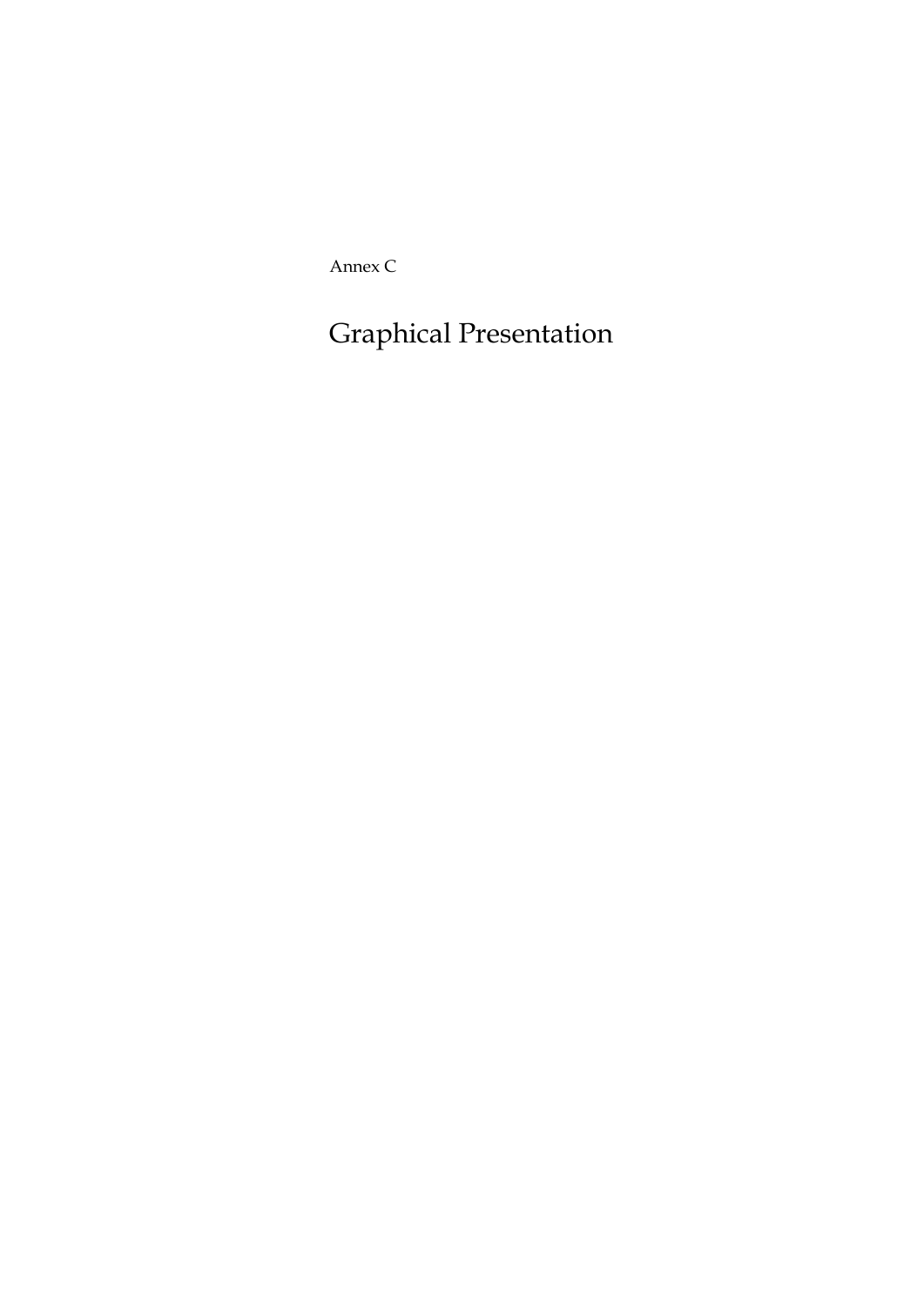



## Figure 2: Concentration of Metals (Cd, Hg, Ag; mg/kg dry weight; mean +SD) in sediment samples collected from Pit Specific Sediment Chemistry Monitoring for ESC CMP Vb in June 2020.

| Source: P:\Projects\0400720 CEDD CMP EM&A 2017-2020\02 Deliverable\05 CMP Monthly |                             | Environmental    |     |
|-----------------------------------------------------------------------------------|-----------------------------|------------------|-----|
|                                                                                   | Report\39 Monthly June 2020 | <b>Resources</b> |     |
| Date:                                                                             | July 2020                   | Management       | ERM |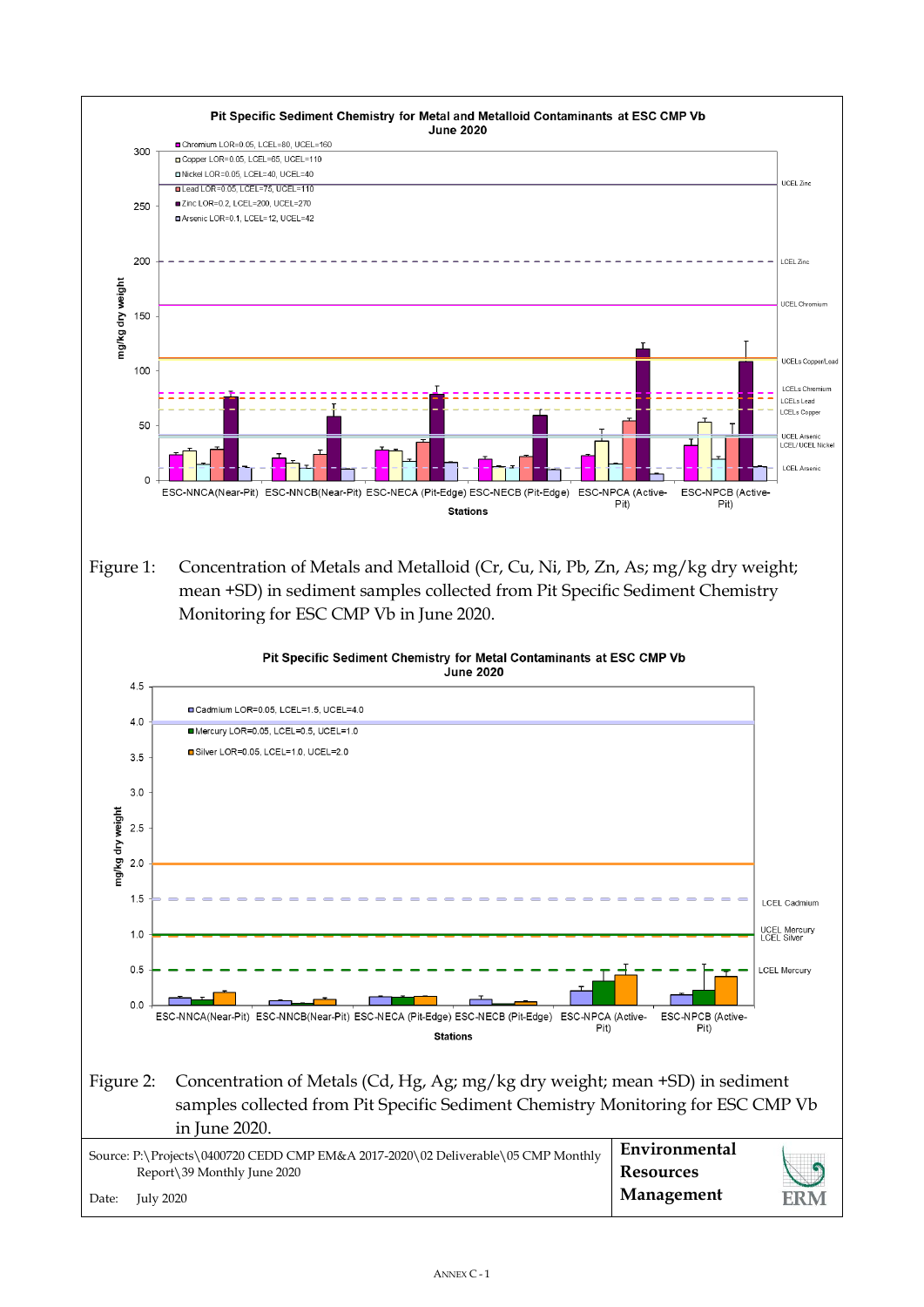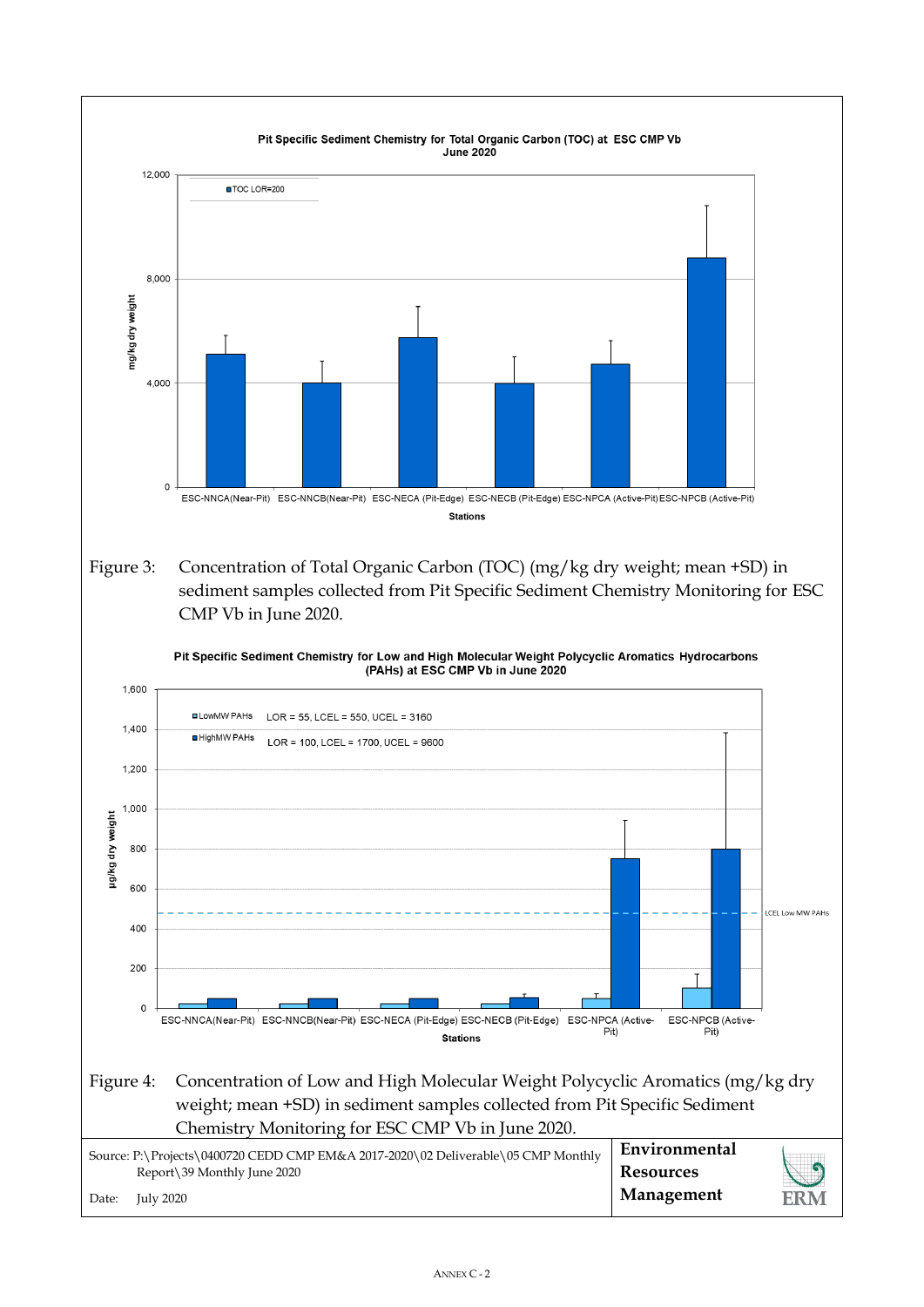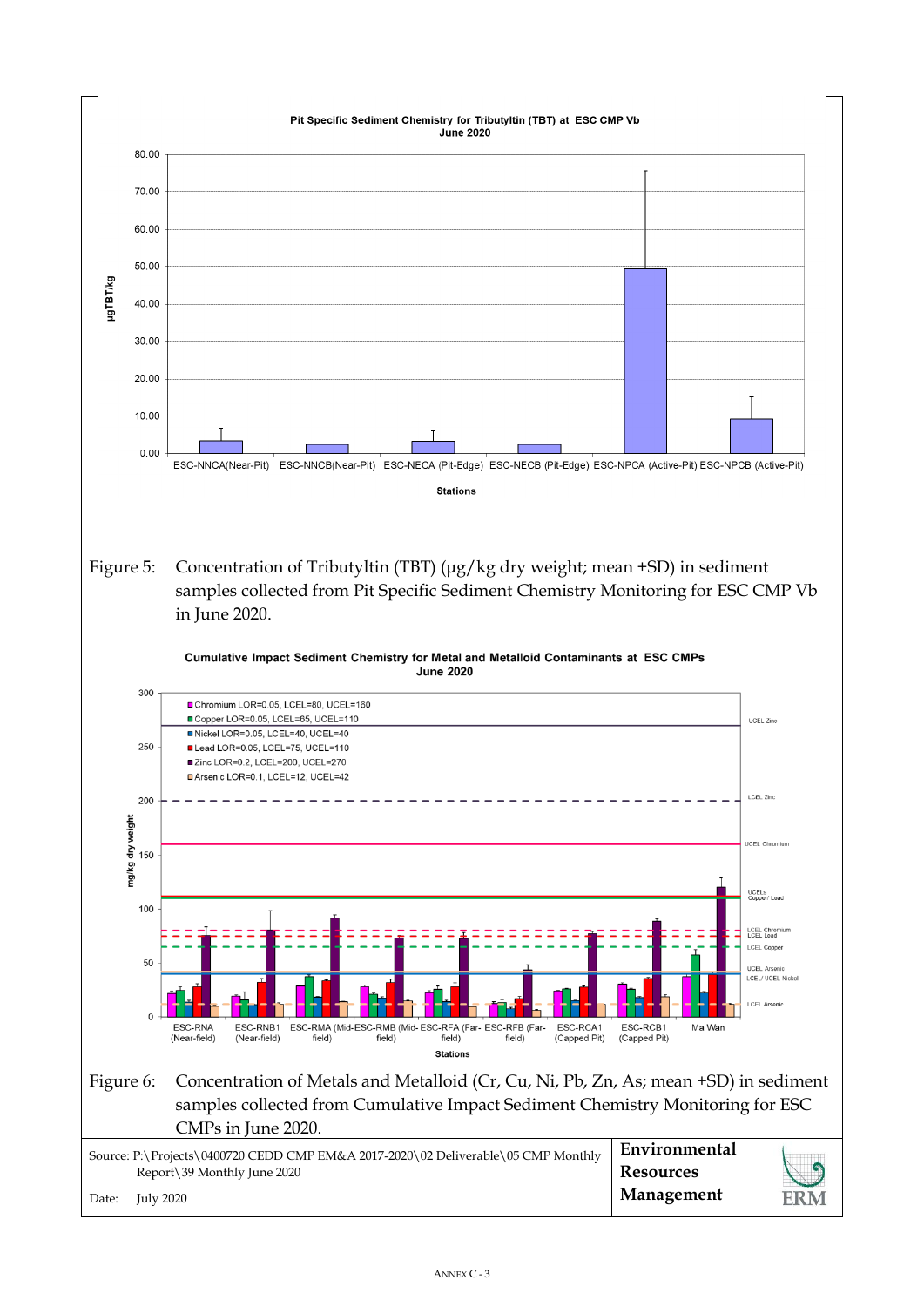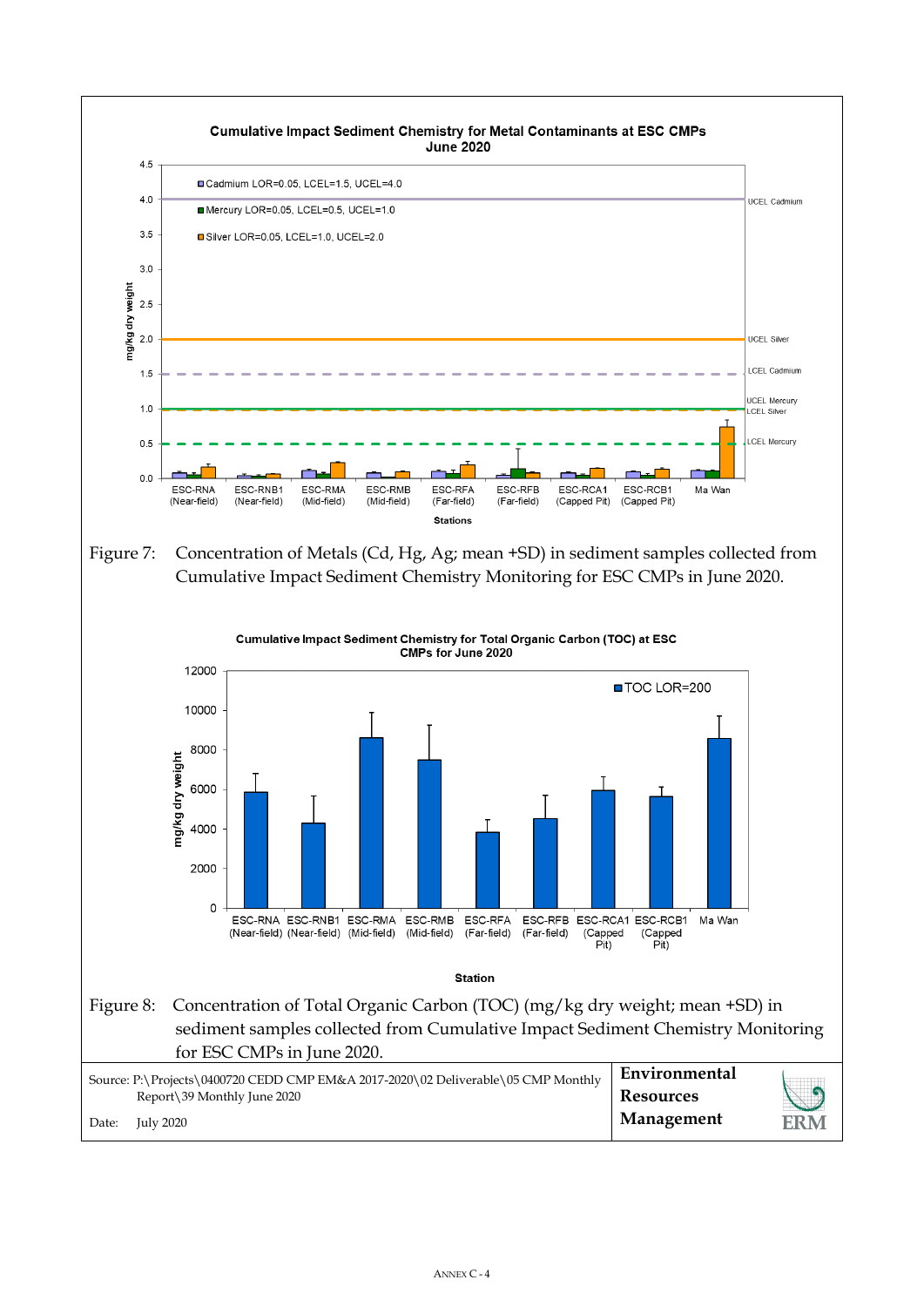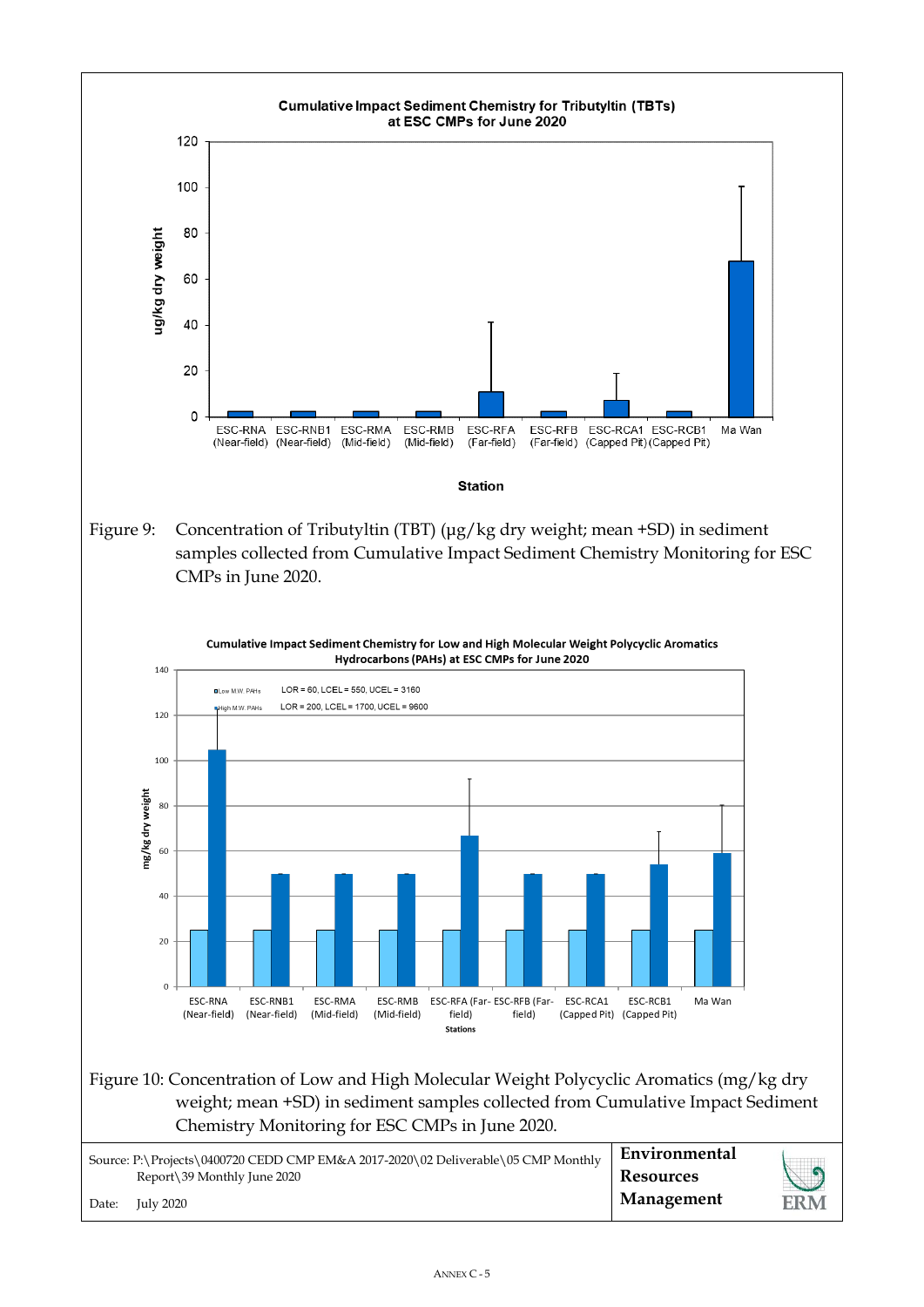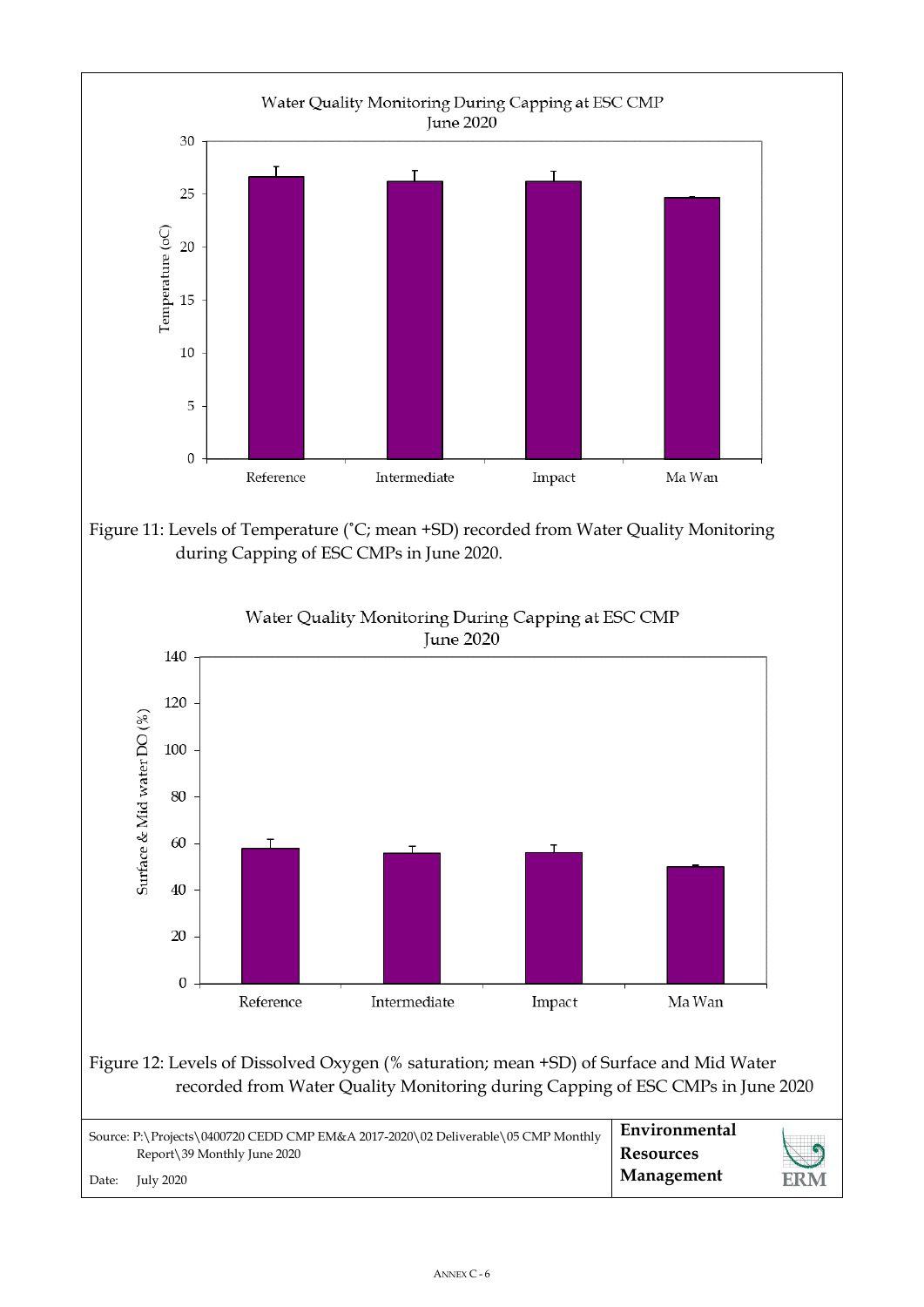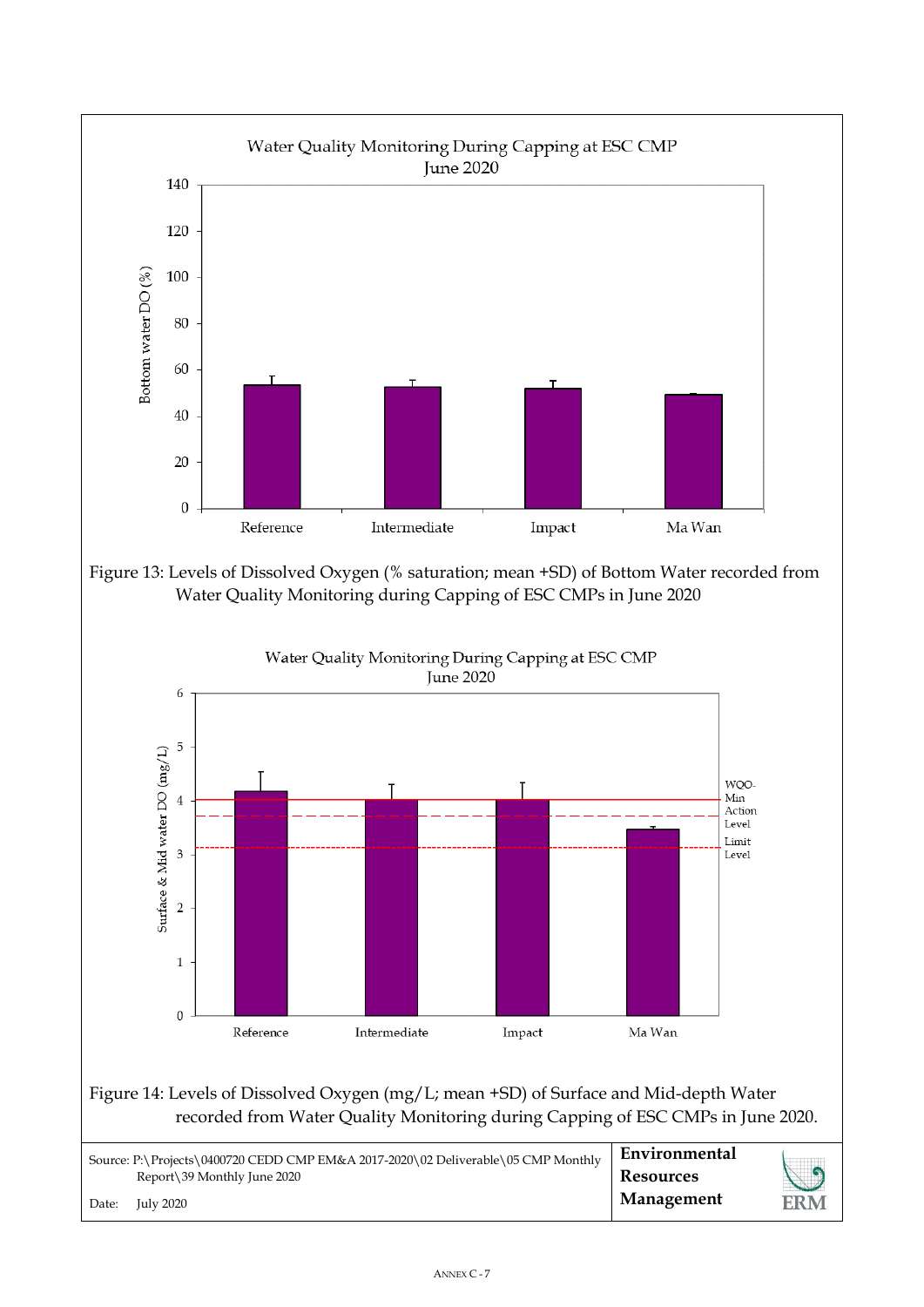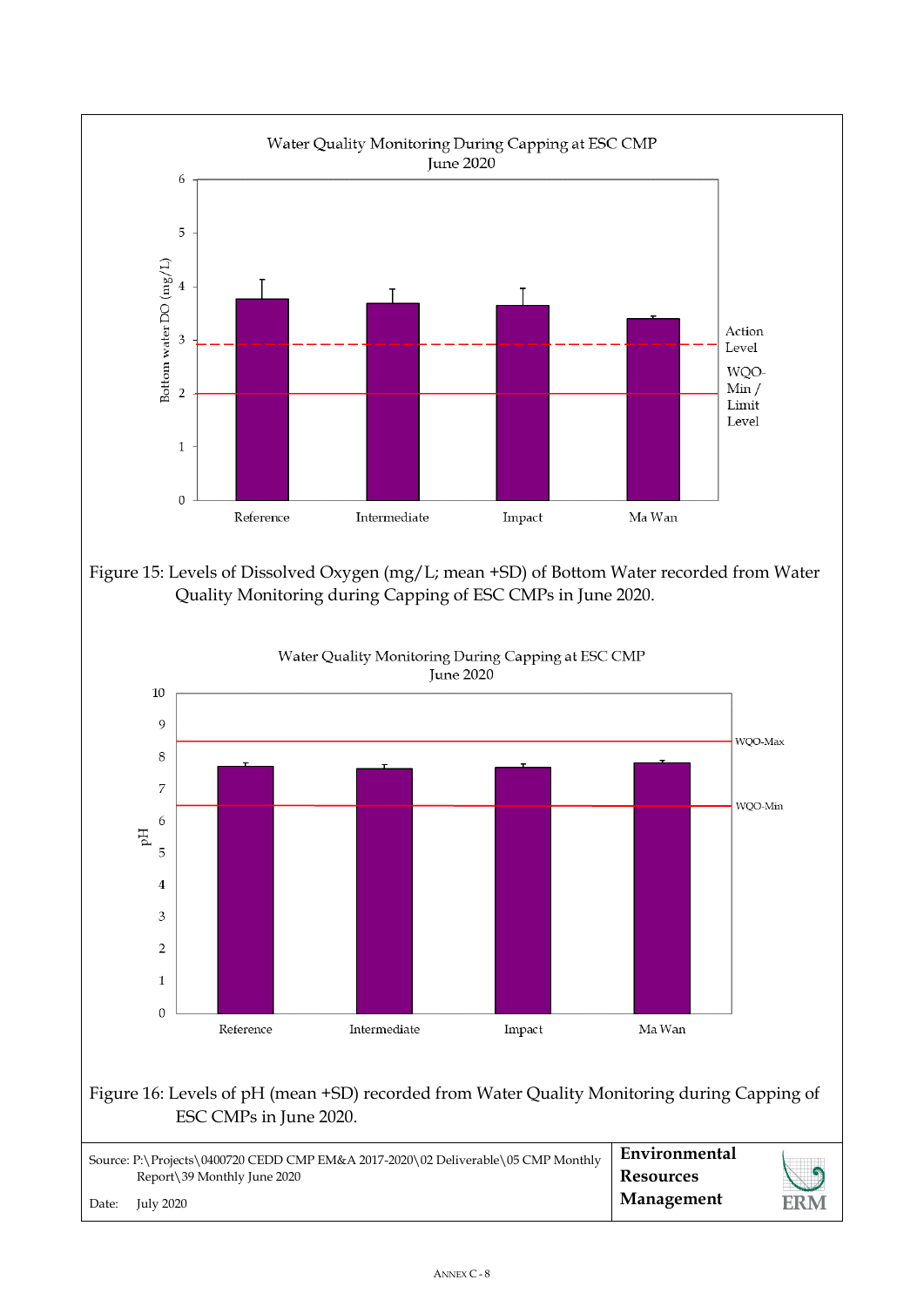